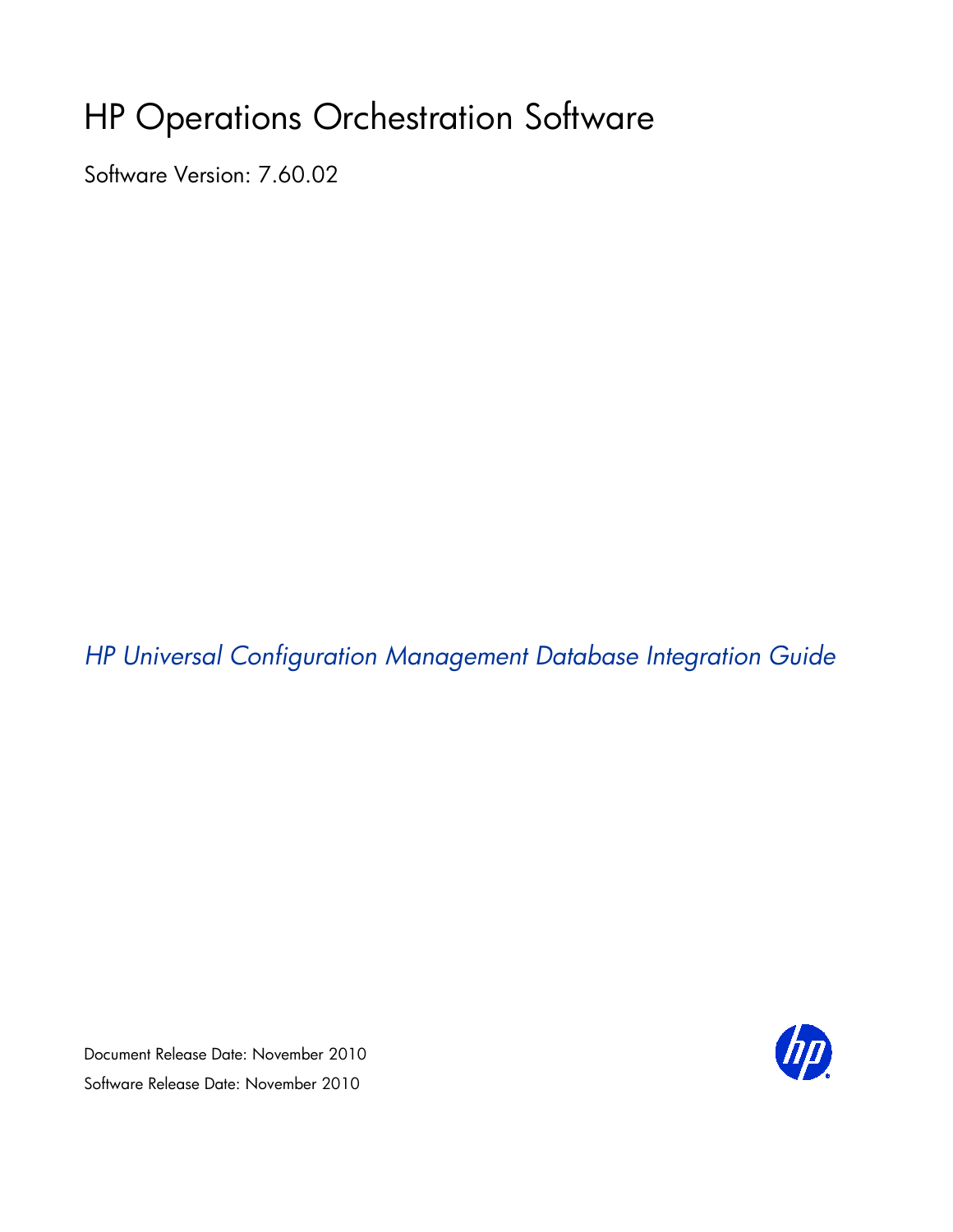## Legal Notices

### <span id="page-1-0"></span>**Warranty**

The only warranties for HP products and services are set forth in the express warranty statements accompanying such products and services. Nothing herein should be construed as constituting an additional warranty. HP shall not be liable for technical or editorial errors or omissions contained herein.

<span id="page-1-1"></span>The information contained herein is subject to change without notice.

### Restricted Rights Legend

Confidential computer software. Valid license from HP required for possession, use or copying. Consistent with FAR 12.211 and 12.212, Commercial Computer Software, Computer Software Documentation, and Technical Data for Commercial Items are licensed to the U.S. Government under vendor's standard commercial license.

### Copyright Notices

<span id="page-1-2"></span>© Copyright 2009-2010 Hewlett-Packard Development Company, L.P.

### Trademark Notices

For information on open-source and third-party software acknowledgements, see in the documentation set for this release, Open-Source and Third-Party Software Acknowledgements (3rdPartyOpenNotices.pdf).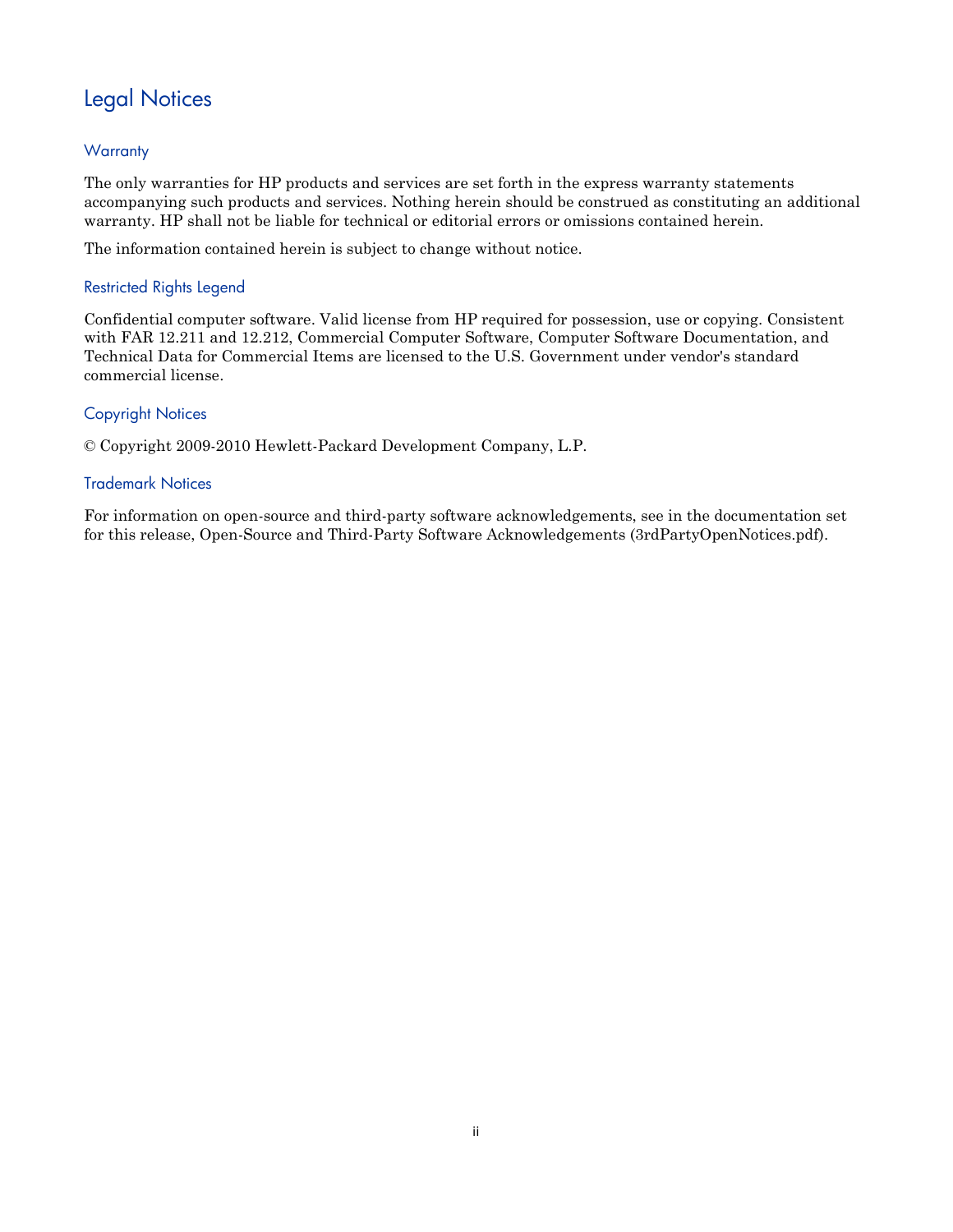## <span id="page-2-0"></span>**On the Web: Finding OO support and documentation**

There are two Web sites where you can find support and documentation, including updates to OO Help systems, guides, and tutorials:

- The OO Support site
- <span id="page-2-1"></span>• HP Live Network

### **Support**

Documentation enhancements are a continual project at Hewlett-Packard Software. You can obtain or update the HP OO documentation set and tutorials at any time from the HP Software Product Manuals Web site. You will need an HP Passport to log in to the Web site.

#### **To obtain HP OO documentation and tutorials**

- 1. Go to the HP Software Product Manuals Web site (*<http://support.openview.hp.com/selfsolve/manuals>*).
- 2. Log in with your HP Passport user name and password. OR

If you do not have an HP Passport, click **New users – please register** to create an HP Passport, then return to this page and log in.

If you need help getting an HP Passport, see your HP OO contact.

- 3. In the **Product** list box, scroll down to and select **Operations Orchestration**.
- 4. In the **Product Version** list, click the version of the manuals that you're interested in.
- 5. In the **Operating System** list, click the relevant operating system.
- 6. Click the **Search** button.
- <span id="page-2-2"></span>7. In the **Results** list, click the link for the file that you want.

### **HP Live Network**

For support information, including patches, troubleshooting aids, support contract management, product manuals and more, visit the following site: *<https://www.www2.hp.com/>*.

This is the **HP Live Network** Web page. To sign in:

- 1. Click **Login**.
- 2. On the **HP Passport sign-in** page, enter your HP Passport user ID and password and then click **Sign-in**.
- 3. If you do not already have an HP Passport account, do the following:
	- *a.* On the **HP Passport sign-in** page, click **New user registration**.
	- b. On the **HP Passport new user registration** page, enter the required information and then click **Continue**.
	- c. On the confirmation page that opens, check your information and then click **Register**.
	- d. On the **Terms of Service** page, read the Terms of use and legal restrictions, select the **Agree** button, and then click **Submit**.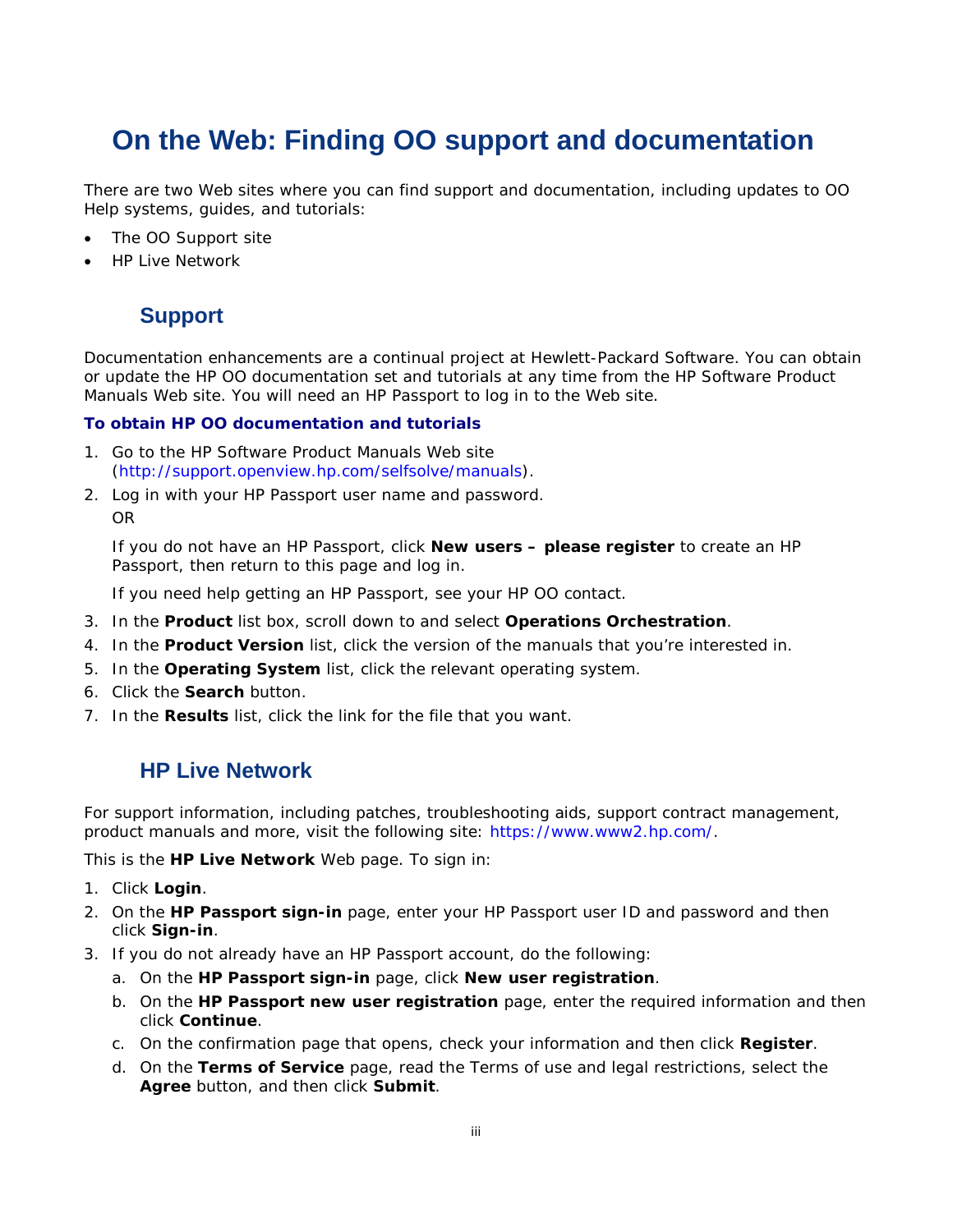4. On the **HP Live Network** page, click **Operations Orchestration Community.**

**The Operations Orchestration Community** page contains links to announcements, discussions, downloads, documentation, help, and support.

<span id="page-3-0"></span>**Note:** Contact your OO contact if you have any difficulties with this process.

## **In OO: How to find Help, PDFs, and tutorials**

The HP Operations Orchestration software (HP OO) documentation set is made up of the following:

• Help for Central

Central Help provides information to the following:

- Finding and running flows
- For HP OO administrators, configuring the functioning of HP OO
- Generating and viewing the information available from the outcomes of flow runs

The Central Help system is also available as a PDF document in the HP OO home directory, in the \Central\docs subdirectory.

• Help for Studio

Studio Help instructs flow authors at varying levels of programming ability.

The Studio Help system is also available as a PDF document in the HP OO home directory, in the \Studio\docs subdirectory.

• Animated tutorials for Central and Studio

HP OO tutorials can each be completed in less than half an hour and provide basic instruction on the following:

- In Central, finding, running, and viewing information from flows
- In Studio, modifying flows

The tutorials are available in the Central and Studio subdirectories of the HP OO home directory.

• Self-documentation for operations and flows in the Accelerator Packs and ITIL folders Self-documentation is available in the descriptions of the operations and steps that are included in the flows.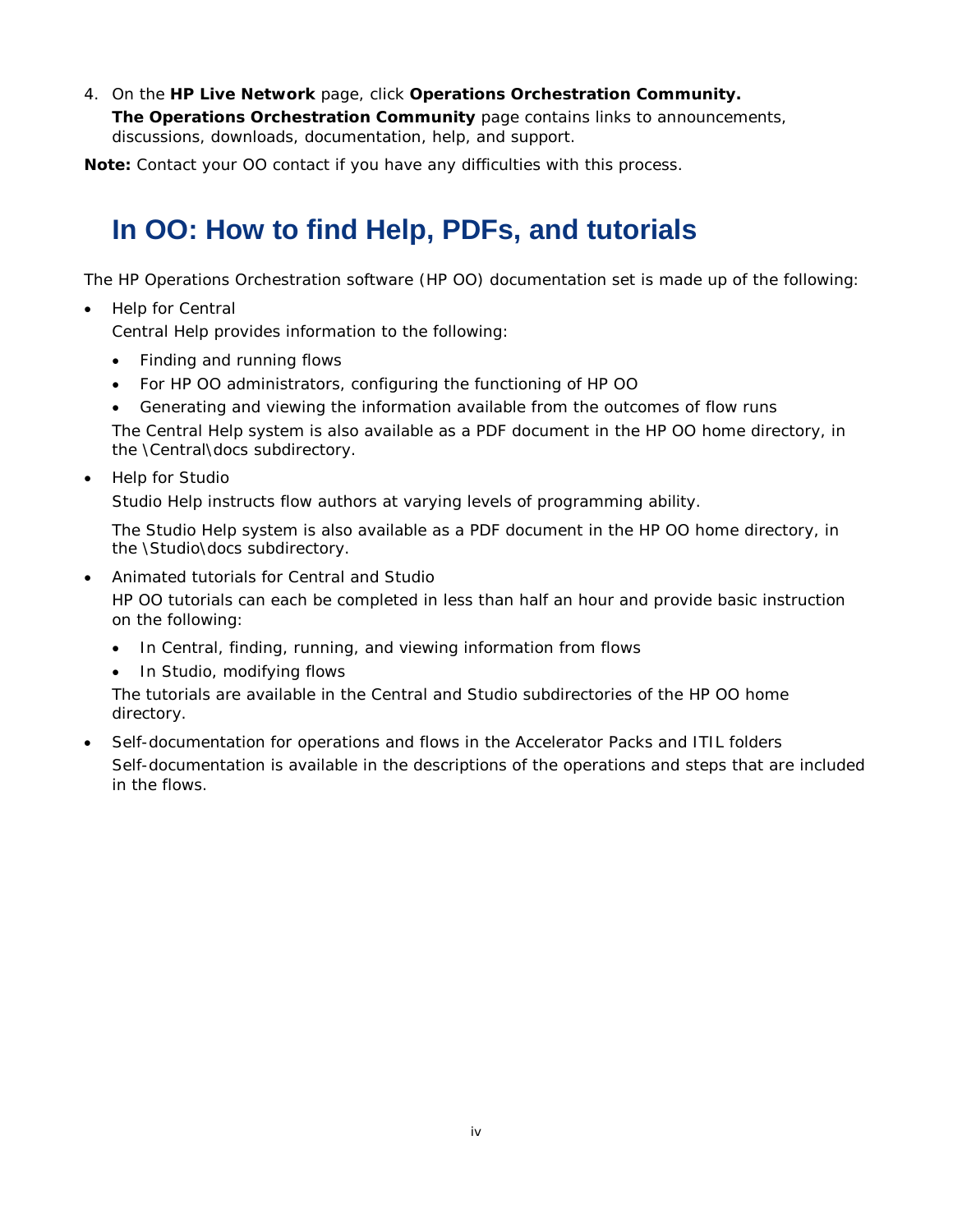# **Table of Contents**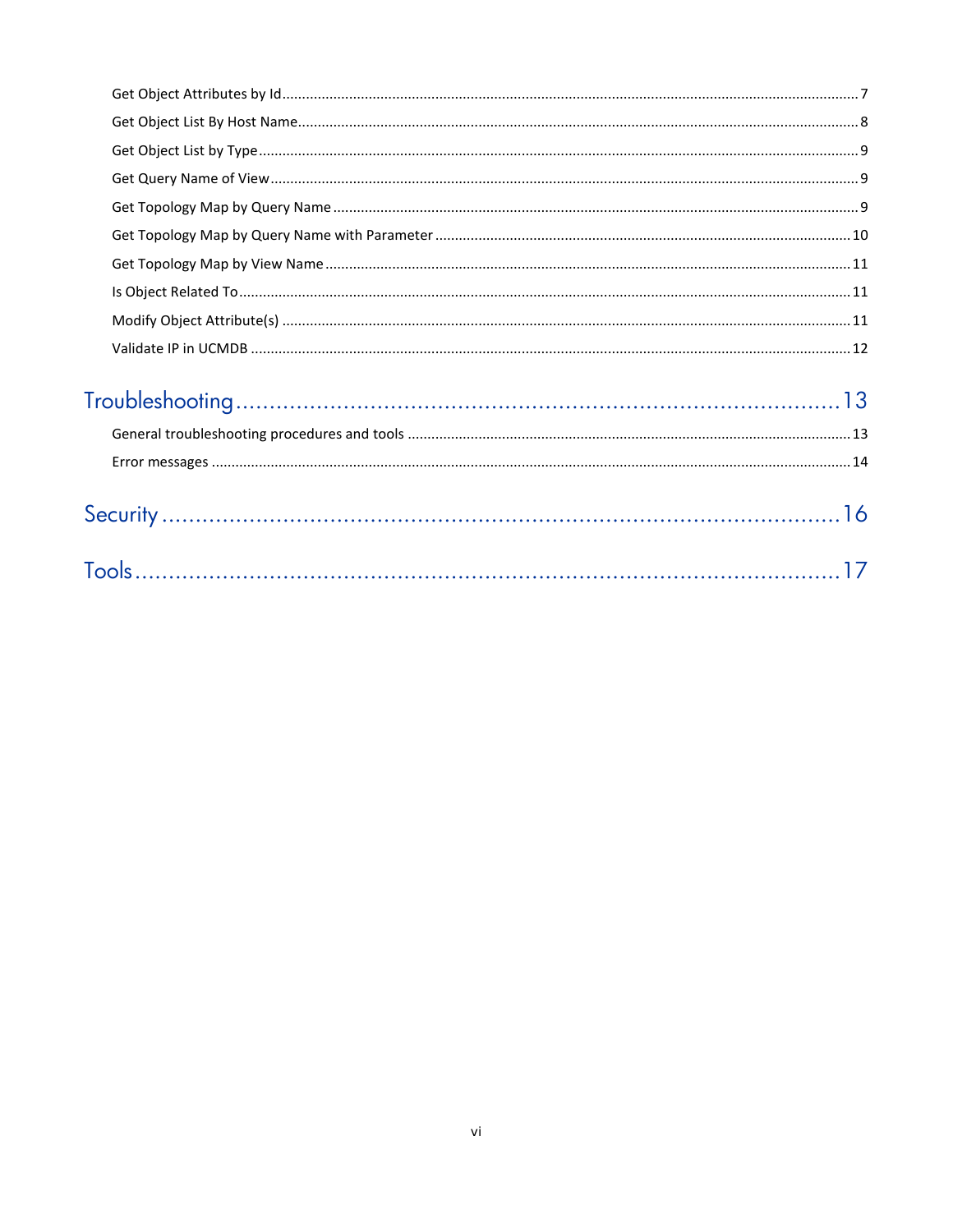## <span id="page-6-0"></span>**Overview of the HP UCMDB integration**

With the HP Universal Configuration Management Database (UCMDB) integration, administrators can build HP Operations Orchestration (OO) flows that are integrated with HP UCMDB.

<span id="page-6-1"></span>This document explains how this integration has been implemented and how the integration OO operations communicate between OO and UCMDB.

### **Use cases and scenarios**

- 1. Execute a Topology Query and obtain a Topology Map:
	- Get Topology Map by Query Name
	- Get Topology Map by Query Name with Parameter
	- Get Topology Map by View Name
	- Get Query Name of View
- 2. Manage Configuration Items and relationships:
	- Add Object
	- Delete Object
	- Add Relationship
	- Delete Relation
	- Get Neighboring Objects
	- Get Filtered Object List by Type
	- Get Object List by Type
	- Get Object Attributes by Id
	- Modify Object Attribute(s)
- 3. UCMDB IP validation:
	- Validate IP in UCMDB
	- Get Object List By Host Name
	- Is Object Related To

## <span id="page-6-2"></span>**Installation and configuration instructions**

There is no special integration installation and configuration needed for the HP UCMDB integration. Just make sure that the system that has the RSJRAS service running on it can access the UCMDB server.

The default UCMDB access URL is:

### http://<ucmdbserver>:8080/ucmdb

using the default username **admin** and the default password **admin**. However, we recommend creating an integration user on the UCMDB server. To learn how to create an integration user, refer to the UCMDB documentation.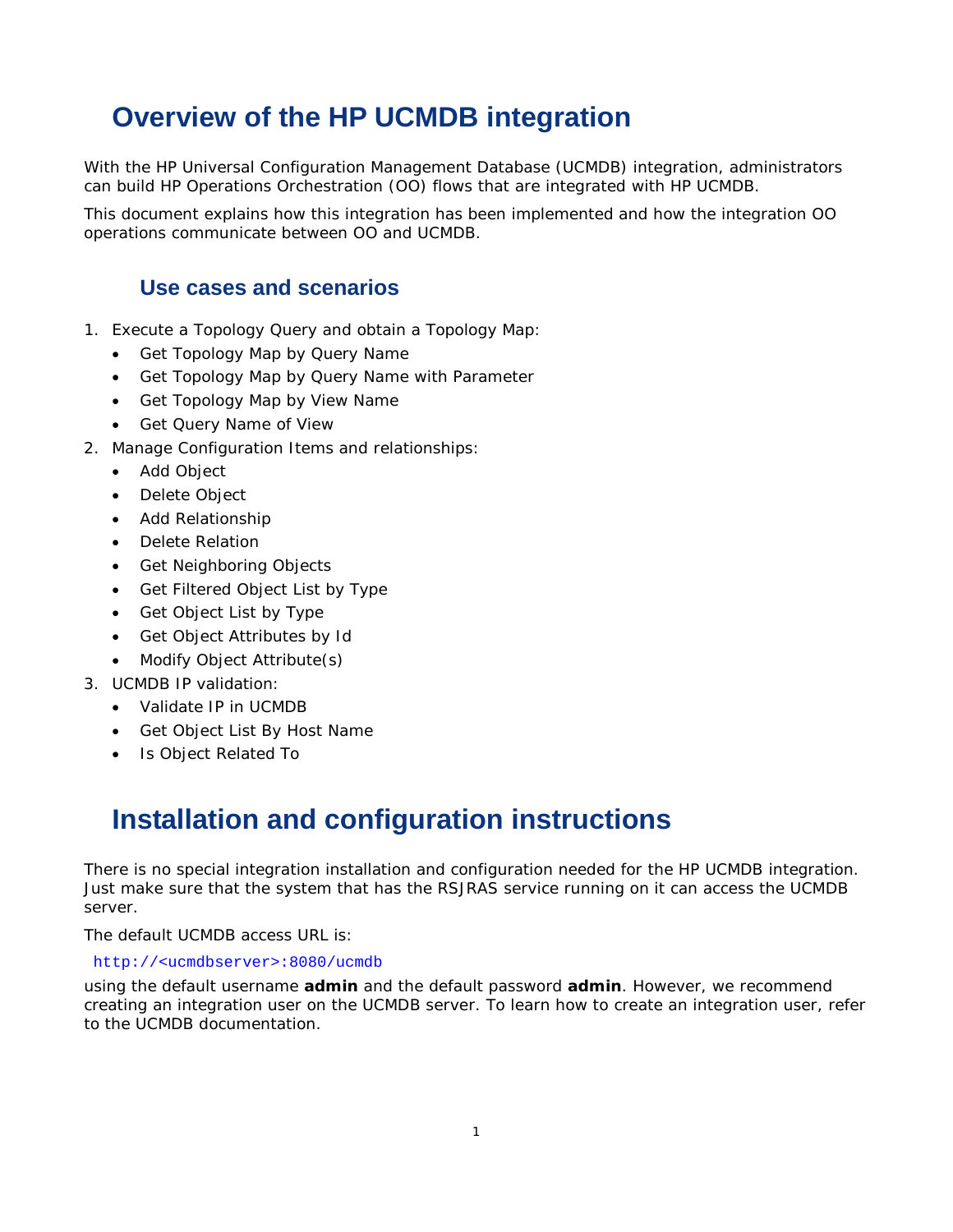# <span id="page-7-0"></span>**Versions**

| <b>Operations Orchestration Version</b> | <b>HP Universal CMDB Version</b> |
|-----------------------------------------|----------------------------------|
| 7.60.02                                 | 1,0,8.0,9.0                      |

# <span id="page-7-1"></span>**Architecture**



**Figure 1 – Universal CMDB architecture**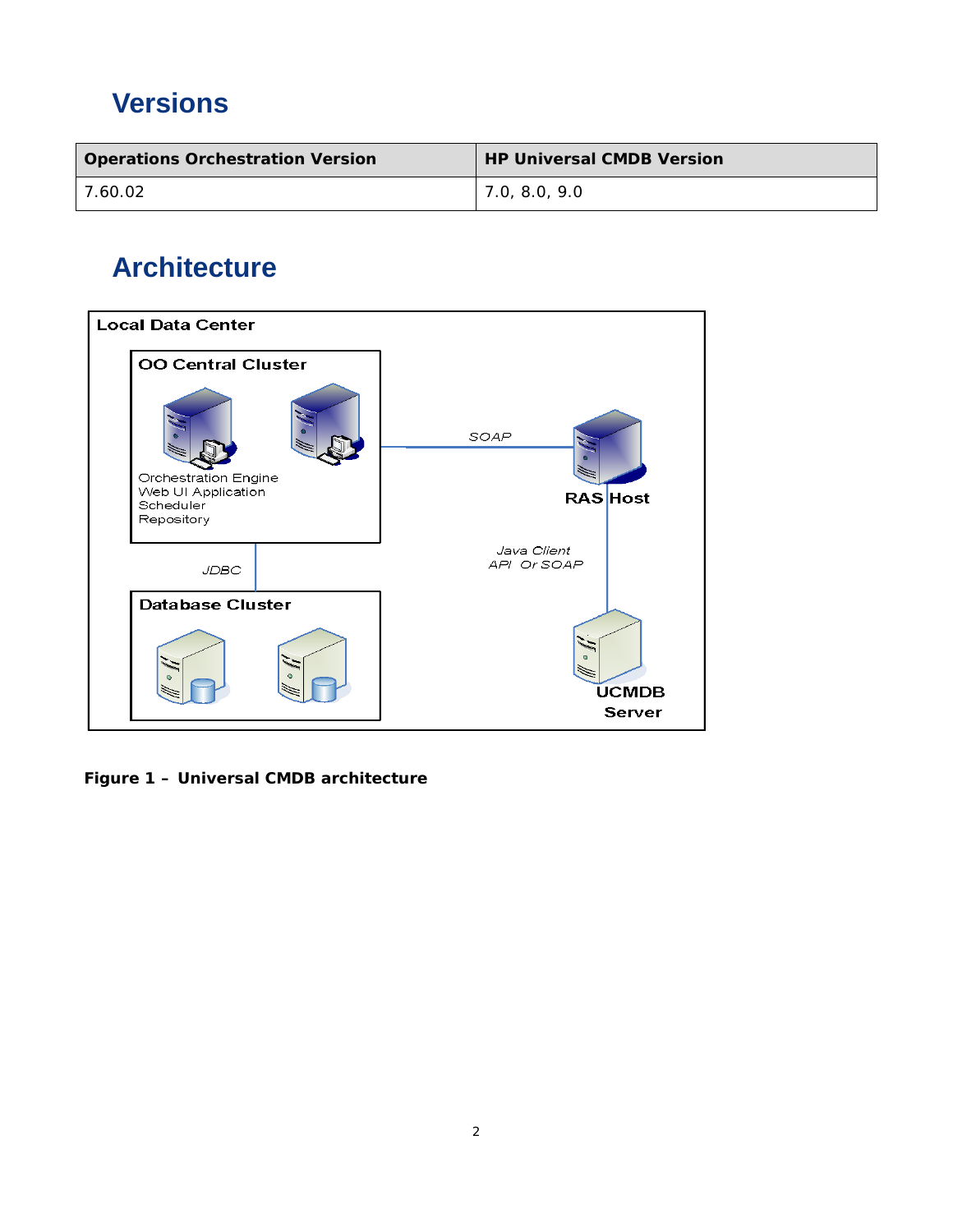## <span id="page-8-0"></span>**HP UCMDB Integration operation infrastructure**

The HP UCMDB integration includes the following operations in the Studio Library, in the Library/Integrations/Hewlett-Packard/Universal CMDB/ folder.



### **Figure 2 - Universal CMDB flows and operations in Studio Library**

The operations support the following types of tasks:

- Add, remove, and update Configuration Items in the UCMDB.
- Add, remove, and update Relations in the UCMDB.
- Retrieve information about Configuration Items and Relationships in the UCMDB.
- <span id="page-8-1"></span>• Validate an IP or a host name in the UCMDB.

## **Common inputs in the integration**

The following inputs are used consistently throughout the HP UCMDB integration's operations.

#### **cmdbHost**

The host of the UCMDB server. You can specify it as an IP address or DNS name.

#### **cmdbPort**

The port of the UCMDB server on which the CMDB is running. The default port is **8080**.

#### **username**

The username to connect to the UCMDB server.

#### **password**

The password for the username.

### **cmdbVersion**

The major version number of UCMDB; for example, 7 for UCMDB 7.0, 8 for UCMDB 8.0, or 9 for UCMDB 9.0. The default is **7**.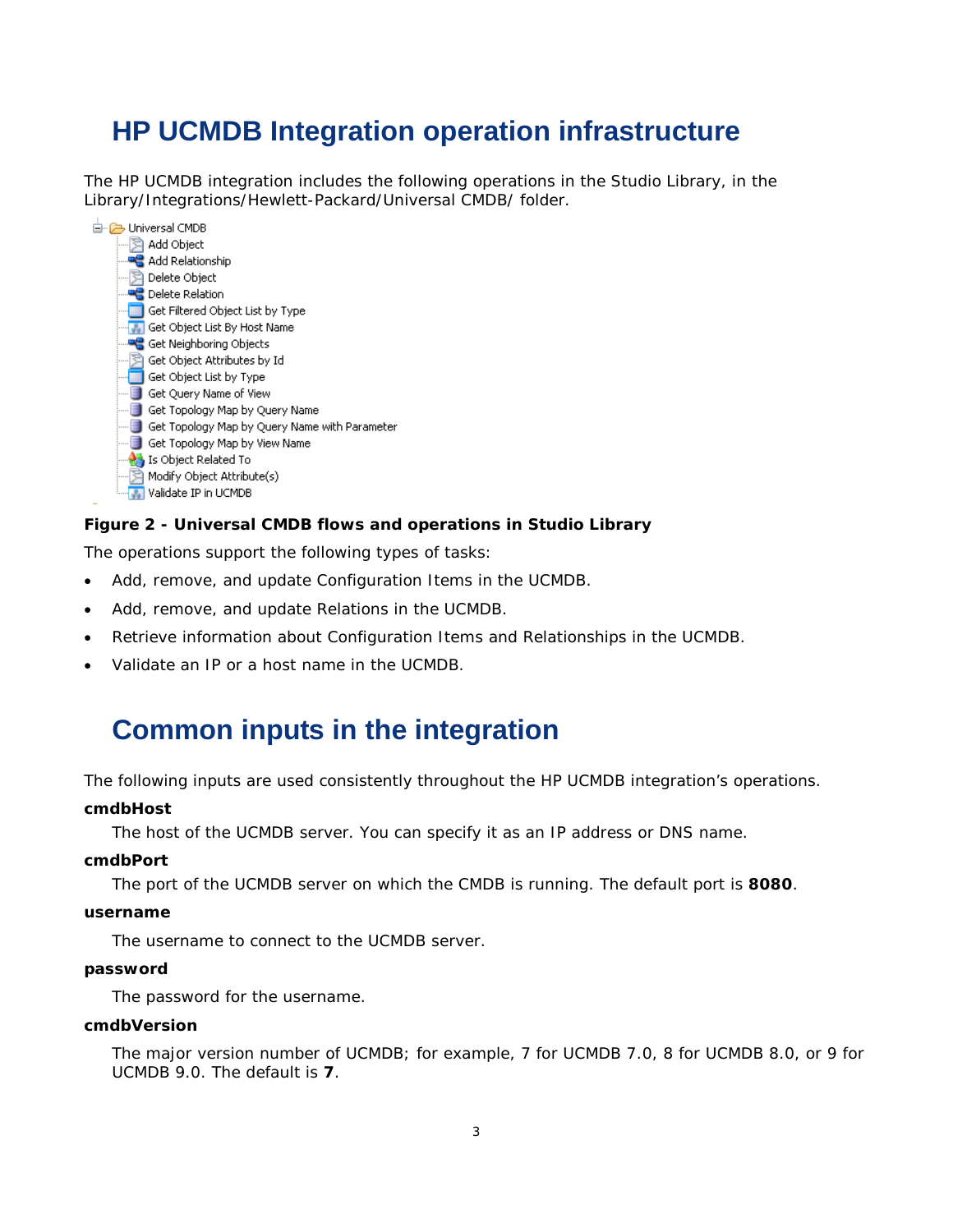## <span id="page-9-0"></span>**Operation specifics**

<span id="page-9-1"></span>This section describes the UCMDB integration's operations and flows, including any operation- or flow-specific inputs.

### **Add Object**

The **Add Object** operation adds a Configuration Item to the UCMDB that has the key property or other properties specified in the **objectType** input. It returns the ID of the created Configuration Item.

All of the operation's inputs except the following are described in *Common inputs in the integration*.

### **objectType**

The Configuration Item Type (CIT) of the UCMDB. For example, you can specify an **objectType** of **nt**, which is the class name for the Configuration Item Type with the display name **Windows**. You can find the class name in the CI Type Manager by clicking the **Details** tab for the CI item. The **Name** field shows the class name that should be used for the **objectType** input. **Note:** the class names can be different in UCMDB 7.0, 8.0, and 9.0.

### **prop**

A property for the **objectType** to add (*name=value*). For the **Add Object** operation, the key property for the type of CI to add must be entered if there are keys for that type of CI. For example, if you integrate with UCMDB 7.0 or 8.0, you must enter a CI with CIT **ip, prop ip\_address=19.35.55.34**. The **ip\_address** has to be unique in UCMDB. If you integrate with UCMDB 9.0, you must enter a CI with CIT **ip\_address**, **prop name=19.35.55.34**. The type of the property is determined automatically. You can add additional properties by creating extra **prop** inputs, each with a number appended to it, such as **prop1**. For example, if you integrate with UCMDB 7.0 or 8.0, enter **prop1 ip\_domain=battleground.ad** or **prop1 isvirtual=false**. If you integrate with UCMDB 9.0, enter **prop1 routing\_domain**= **battleground.ad** or **isvirtual=false**. You can find the property names in the CI Type Manager by clicking the **Attributes** tab for the CI item. The **Name** field shows the attribute name that should be used for **prop** input.

The operation returns the following:

### **returnResult**

<span id="page-9-2"></span>The ID of the created object.

### **Add Relationship**

The **Add Relationship** operation adds a Relation between two Configuration Items to the UCMDB based on the type of relation specified in the **relationType** input. It returns the ID of the created relationship.

All of the operation's inputs except the following are described in *Common inputs in the integration*.

### **relationType**

The Configuration Item Type of the relation in the UCMDB. For example, if you integrate with UCMDB 7.0 or 8.0, **relationType contained** is the class name for the relation type with the display name **Contained**. If you integrate with UCMDB 9.0, **relationType containment** is the class name for the relation type with the display name **Containment**. You can find the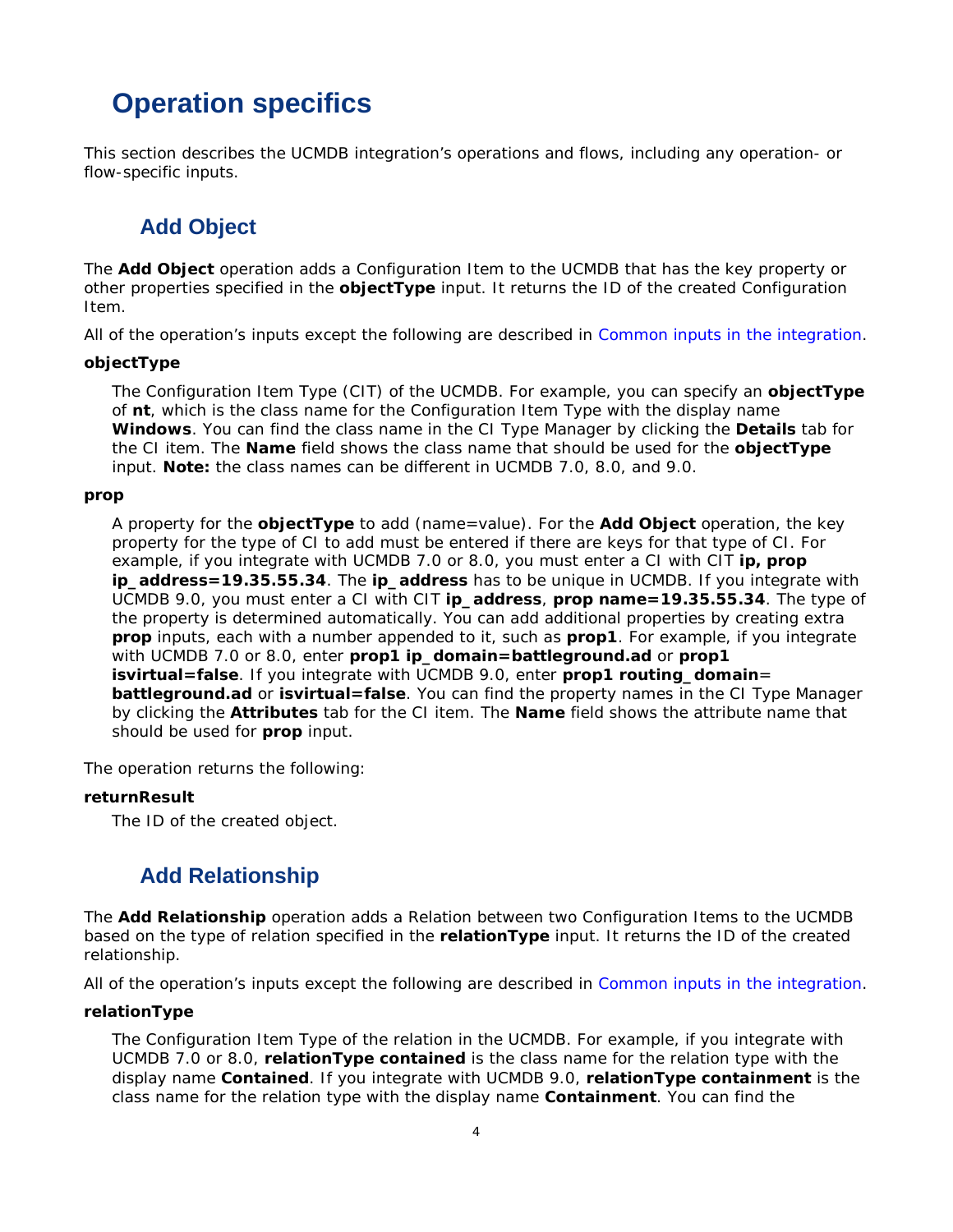relationship class names in the CI Type Manager by clicking the **Details** tab for the Relationships item. The **Name** field shows the class name that should be used for **relationType** input.

### **fromId**

The ID of the Configuration Item the relationship is from in the UCMDB.

### **fromType**

The Configuration Item Type the relationship is from in the UCMDB.

### **toId**

The ID of the Configuration Item the relationship is to in the UCMDB.

### **toType**

The Configuration Item Type the relationship is to in the UCMDB.

### **prop**

A property for **relationType** to add (*name=value*). For example, if you integrate with UCMDB 7.0 or 8.0, you can specify **display\_label=My Contained** for **relationType contained.** If you integrate with UCMDB 9.0, you can specify **display\_label=My Containment** for **relationType containment**. The type of the property is determined automatically. You can add additional properties by creating extra **prop** inputs, each with a number appended to it, such as **prop1**. You can find the property names in the CI Type Manager by clicking the **Attributes** tab for the Relationships item. The **Name** field shows the attribute name that should be used for **prop** input.

The operation returns the following:

### **returnResult**

<span id="page-10-0"></span>The ID of the created relation.

### **Delete Object**

The **Delete Object** operation deletes a Configuration Item in the UCMDB based on the **objectId**  and the **objectType** specified in the inputs.

All of the operation's inputs except the following are described in *Common inputs in the integration*.

### **objectId**

The Configuration Item ID in the UCMDB.

### **objectType**

The Configuration Item Type of the UCMDB. For example, you can specify an **objectType** of **nt**  which is the class name for the CIT with the display name **Windows**. You can find the class name in the CI Type Manager by clicking the **Details** tab for the CI item. The **Name** field shows the class name that should be used for the **objectType** input. **Note:** The class names can be different in UCMDB 7.0, 8.0, and 9.0.

### <span id="page-10-1"></span>**Delete Relation**

The **Delete Relation** operation deletes a Relation between two Configuration Items in the UCMDB.

All of the operation's inputs except the following are described in *Common inputs in the integration*.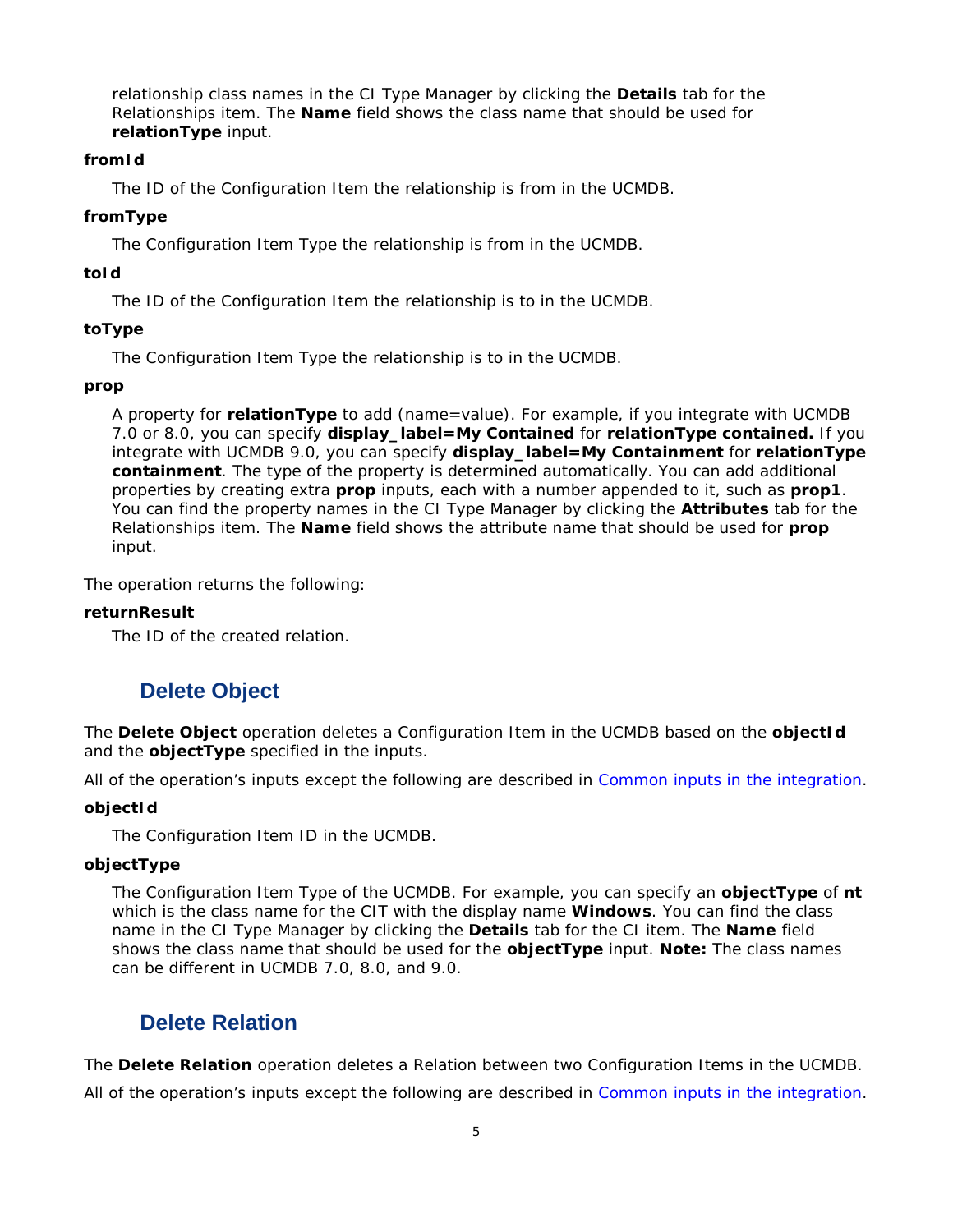### **relationId**

The Configuration Item ID for the Relation in the UCMDB.

### **relationType**

The Configuration Item Type of the relation in the UCMDB. For example, if you integrate with UCMDB 7.0 or 8.0, **relationType contained** is the class name for the relation type with the display name **Contained**. If you integrate with UCMDB 9.0, **relationType containment** is the class name for the relation type with the display name **Containment**. You can find the relationship class names in the CI Type Manager by clicking the **Details** tab for the Relationships item. The **Name** field shows the class name that should be used for **relationType** input.

### **fromId**

The ID of the Configuration Item the relationship is from in the UCMDB.

### **toId**

<span id="page-11-0"></span>The ID of Configuration Item the relationship is to in the UCMDB.

### **Get Filtered Object List by Type**

The **Get Filtered Object List by Type** operation retrieves all of the Configuration Items that match the conditions specified in the UCMDB based on the **objectType**. It returns a list of the IDs of the Configuration Items.

All of the operation's inputs except the following are described in *Common inputs in the integration*.

### **objectType**

The Configuration Item Type of the UCMDB. For example, you can specify an **objectType** of **nt**  which is the class name for the CIT with the display name **Windows**. You can find the class name in the CI Type Manager by clicking the **Details** tab for the CI item. The **Name** field shows the class name that should be used for **objectType** input. **Note:** The class names can be different in UCMDB 7.0, 8.0 and 9.0.

### **logicalOperator**

Specify **AND** if all conditions must be matched or **OR** if only one or more of conditions must match.

### **conditionAttributes**

A comma-delimited list of the attribute names of the Configuration Item that the conditions test. For example, **ip\_ismanaged, isvirtual** are the attributes for the Configuration Item Type **IP** (**ip** as class name) in UCMDB 7.0 and 8.0, or **IpAddress** (**ip\_address** as class name) in UCMDB 9.0 with the display attribute names **IP Is Managed** and **Is Virtual**.

### **conditionOperators**

A comma-delimited list of the comparisons to do, corresponding to the input **conditionAttributes**. For example, **==,!=,like**.

### **conditionValues**

A comma-delimited list of the values to compare the property to, corresponding to the input **conditionOperators**. For example, **true,true**.

The operation returns the following: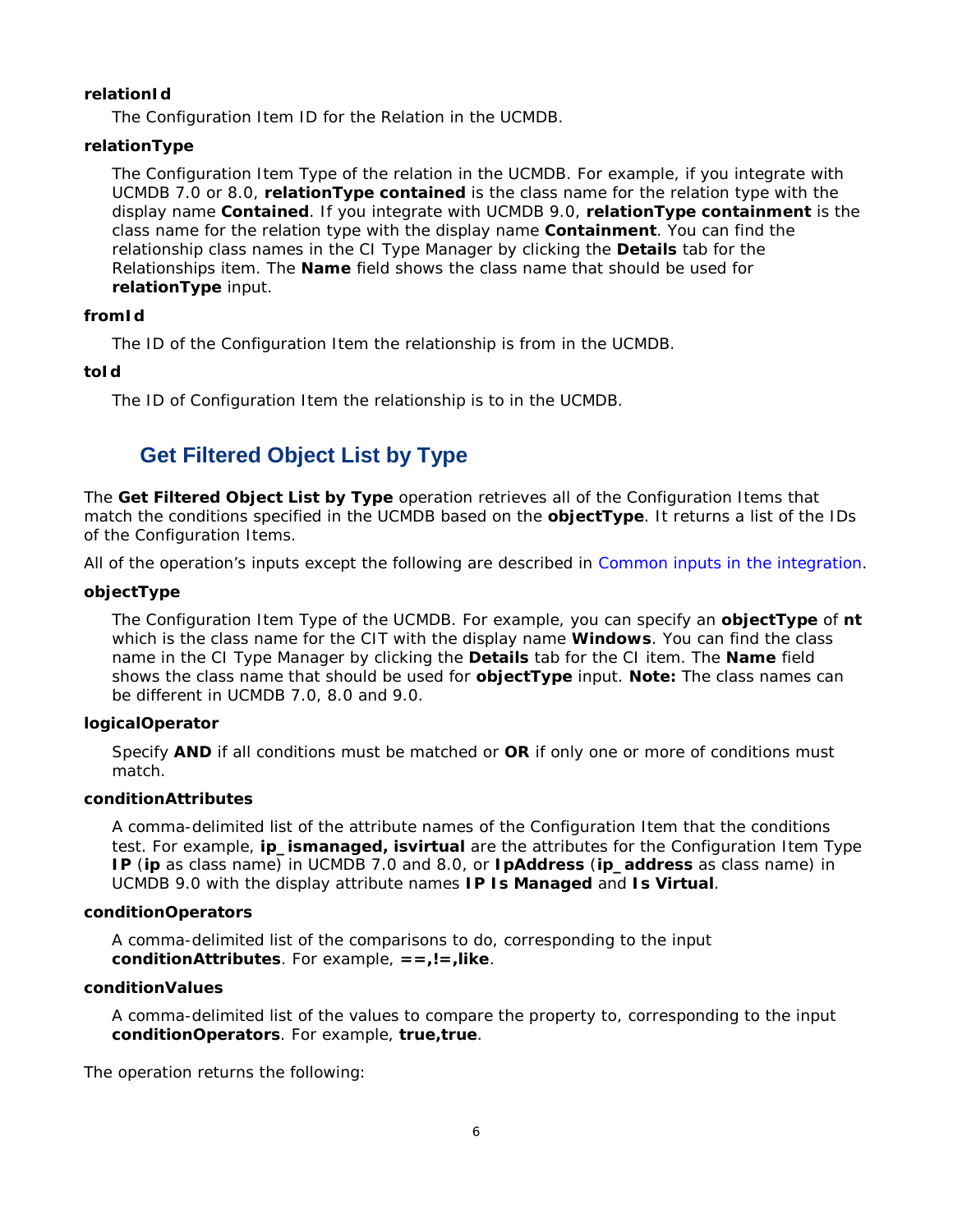**CIs**

<span id="page-12-0"></span>The objects of that type that match the conditions.

### **Get Neighboring Objects**

The **Get Neighboring Objects** operation retrieves all the related Configuration Items based on **objectId** and the **objectType** in the UCMDB. It returns all the related Configuration Item IDs, relation types, and a topology map in XML format of the related CIs.

All of the operation's inputs except the following are described in *Common inputs in the integration*.

### **objectId**

The Configuration Item ID in the UCMDB.

### **objectType**

The Configuration Item Type (CIT) of the UCMDB. For example, you can specify an **objectType** of **nt** which is the class name for the CIT with the display name **Windows**. You can find the class name in the CI Type Manager by clicking the **Details** tab for the CI item. The **Name** field shows the class name that should be used for **objectType** input. **Note:** The class names can be different in UCMDB 7.0, 8.0, and 9.0.

The operation returns the following:

### **objectIds**

The IDs of the neighboring objects of that type.

### **objectTypes**

The types of neighboring objects.

### **relationIds**

The IDs of neighboring relations.

### **relationTypes**

The types of neighboring relations.

### **topologyXML**

<span id="page-12-1"></span>The XML of the local topology (objects and types).

### **Get Object Attributes by Id**

The **Get Object Attributes by Id** operation retrieves the attributes specified in **attributeList** for the Configuration Item (CI) based on the **objectId** and the **objectType** specified in the inputs in the UCMDB. It returns the CI attributes in the format of <*name=value*> list.

All of the operation's inputs except the following are described in *Common inputs in the integration*.

### **objectId**

The Configuration Item ID in the UCMDB.

### **objectType**

The Configuration Item Type of the UCMDB. For example, you can specify an **objectType** of **nt**  which is the class name for the CIT with the display name **Windows**. You can find the class name in the CI Type Manager by clicking the **Details** tab for the CI item. The **Name** field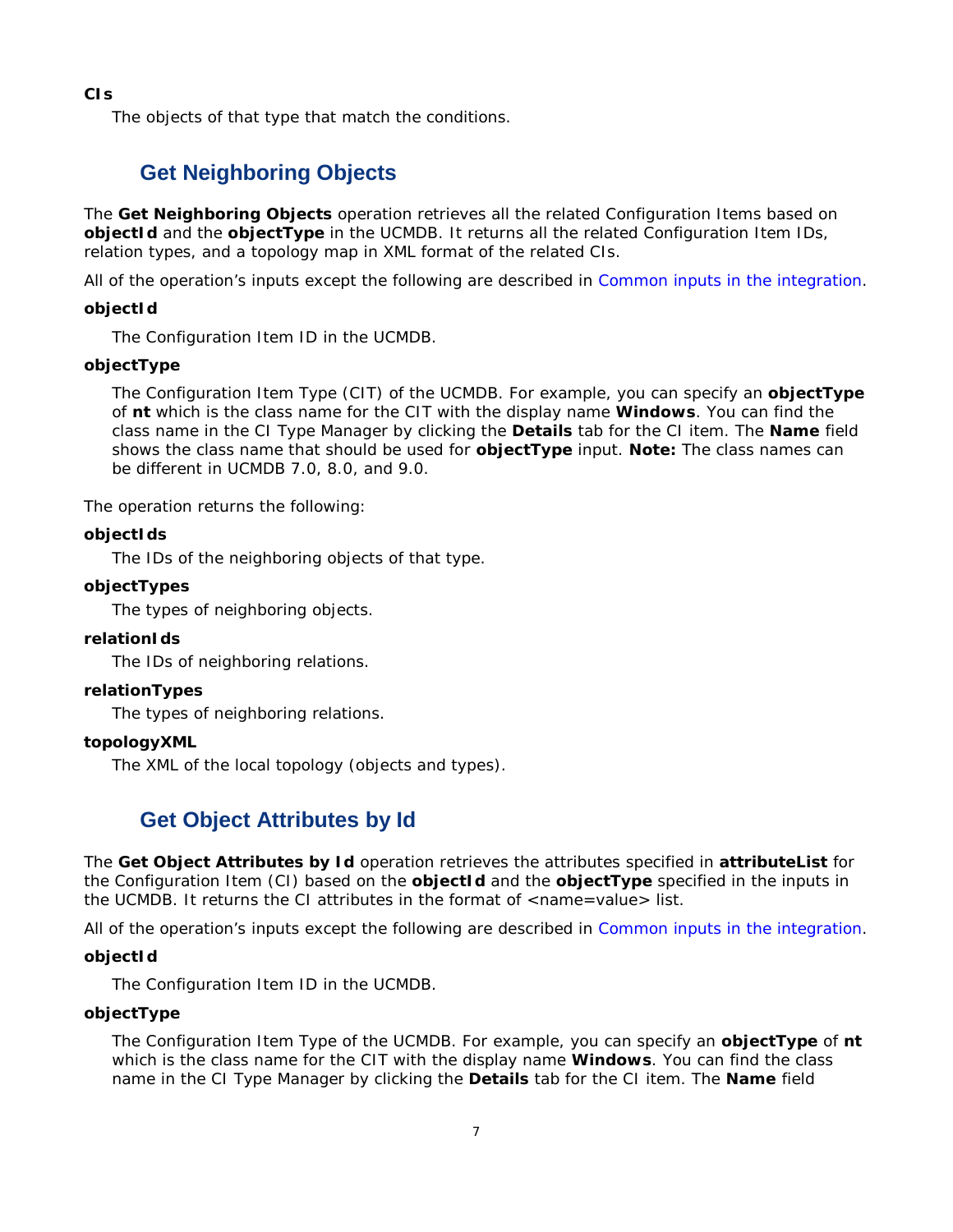shows the class name that should be used for **objectType** input. **Note:** The class names can be different in UCMDB 7.0, 8.0, and 9.0.

### **attributeList**

A comma-delimited list of attributes to retrieve in the UCMDB. For example, **attributeList host\_key,root\_lastaccesstime** contains the attributes for the Configuration Item Type **Windows** (or **nt** as class name) with display attribute names **Host Key** and **Last Access Time**. If you specify **none** for **attributeList**, no attributes are retrieved. If you leave **attributeList** blank, all of the attributes of that CIT are retrieved. You can find the attribute names in the CI Type Manager by clicking the **Attributes** tab for the CI item. The **Name** field shows the attribute name that should be used for **attributeList** input.

The operation returns the following:

### **Attributes**

<span id="page-13-0"></span>The attributes and their values.

### **Get Object List By Host Name**

The **Get Object List by Host Name** flow checks if the Configuration Item (CI) with **hostname** exists in UCMDB. If you integrate with UCMDB 7.0 or 8.0, it returns the IDs of the CIs in UCMDB with the attribute **host\_hostname,host\_key**, **host\_dnsname**, or **display\_label** that is equal to the input **hostname** and the CI type of the returned CIs. If you integrate with UCMDB 9.0, it returns the IDs of the CIs in UCMDB with **attribute name**, **primary\_dns\_name**, **host\_key**, or **display\_label** that is equal to the input **hostname** and the CI type of the returned CIs. The flow won't return all the CIs that have the same hostname but belong to different CI types. This flow is intended to be used as a subflow for the flow **Validate IP** in UCMDB.

All of the flow's inputs except the following are described in *Common inputs in the integration*.

### **hostname**

The host name to check in UCMDB. For example, myserver.rose.hp.com or myserver.

### **cmdbHostTypeList**

The list needed to include UCMDB CI types that belong to **host** CI types if you integrate with UCMDB 7.0 and 8.0, or **node** CI types if integrate with UCMDB 9.0. Start with the host or node type that is more specific. For example, nt,unix. If not specified, the following default list will be used: nt,unix,vmware\_esx\_server, cluster\_resource\_group,

clusteredservice,terminalserver,vax,mainframe,lpar,host\_node,node,host. node and cluster\_resource\_group are the class names for UCMDB 9.0. We recommended that you not leave this input empty.

The flow returns the following:

### **returnHostCIResult**

The IDs of the CIs in UCMDB with the attribute **host\_key** or **host\_hostname**, or **display\_label** that is equal to the input **hostname**.

### **returnHostCITypeResult**

The CI type of the **returnHostCIResult**.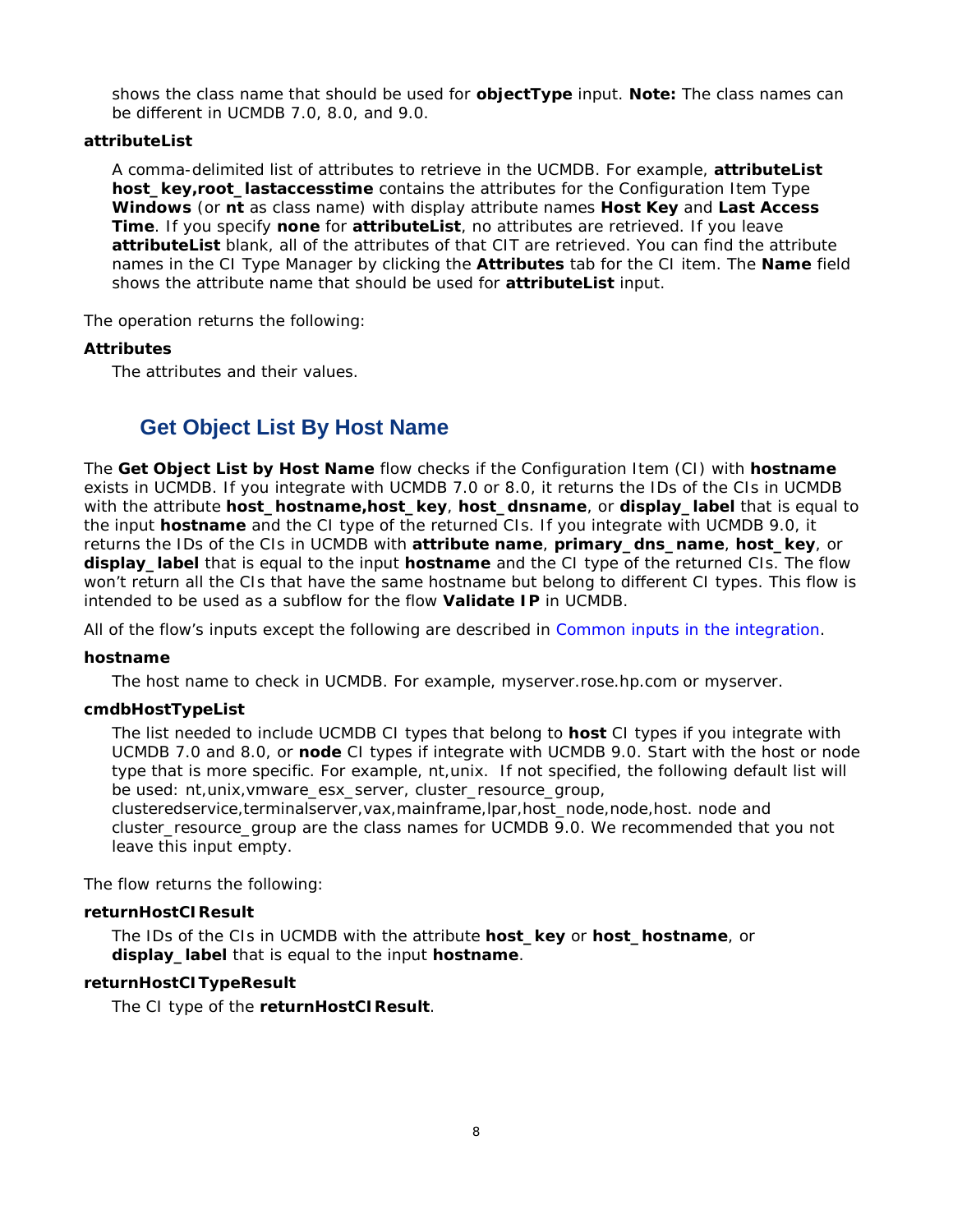### **Get Object List by Type**

<span id="page-14-0"></span>The **Get Object List by Type** operation retrieves all the Configuration Items in the UCMDB based on the **objectType** specified in the input. It returns a list of CI IDs for the given Configuration Item Type.

All of the operation's inputs except the following are described in *Common inputs in the integration*.

### **objectType**

The Configuration Item Type of the UCMDB. For example, you can specify an **objectType** of **nt**  which is the class name for the CIT with the display name **Windows**. You can find the class name in the CI Type Manager by clicking the **Details** tab for the CI item. The **Name** field shows the class name that should be used for **objectType** input. **Note:** The class names can be different in UCMDB 7.0, 8.0, and 9.0.

The operation returns the following:

**CIs**

<span id="page-14-1"></span>The objects of that type.

### **Get Query Name of View**

The **Get Query Name of View** operation retrieves the query name in the UCMDB for the given **viewName**.

All of the operation's inputs except the following are described in *Common inputs in the integration*.

### **viewName**

The view name in the UCMDB. For example, **NetworkTopoloy** is one of the default views in the UCMDB.

The operation returns the following:

### **returnResult**

<span id="page-14-2"></span>The name of the query.

### **Get Topology Map by Query Name**

The **Get Topology Map by Query Name** operation retrieves the Topology Map in XML format for the given query name in the UCMDB.

All of the operation's inputs except the following are described in *Common inputs in the integration*.

### **queryName**

The query name in the UCMDB. For example, **NetworkTopoloy** is one of the default queries in the UCMDB.

The operation returns the following:

### **topologyXML**

The XML of the local topology (objects and types).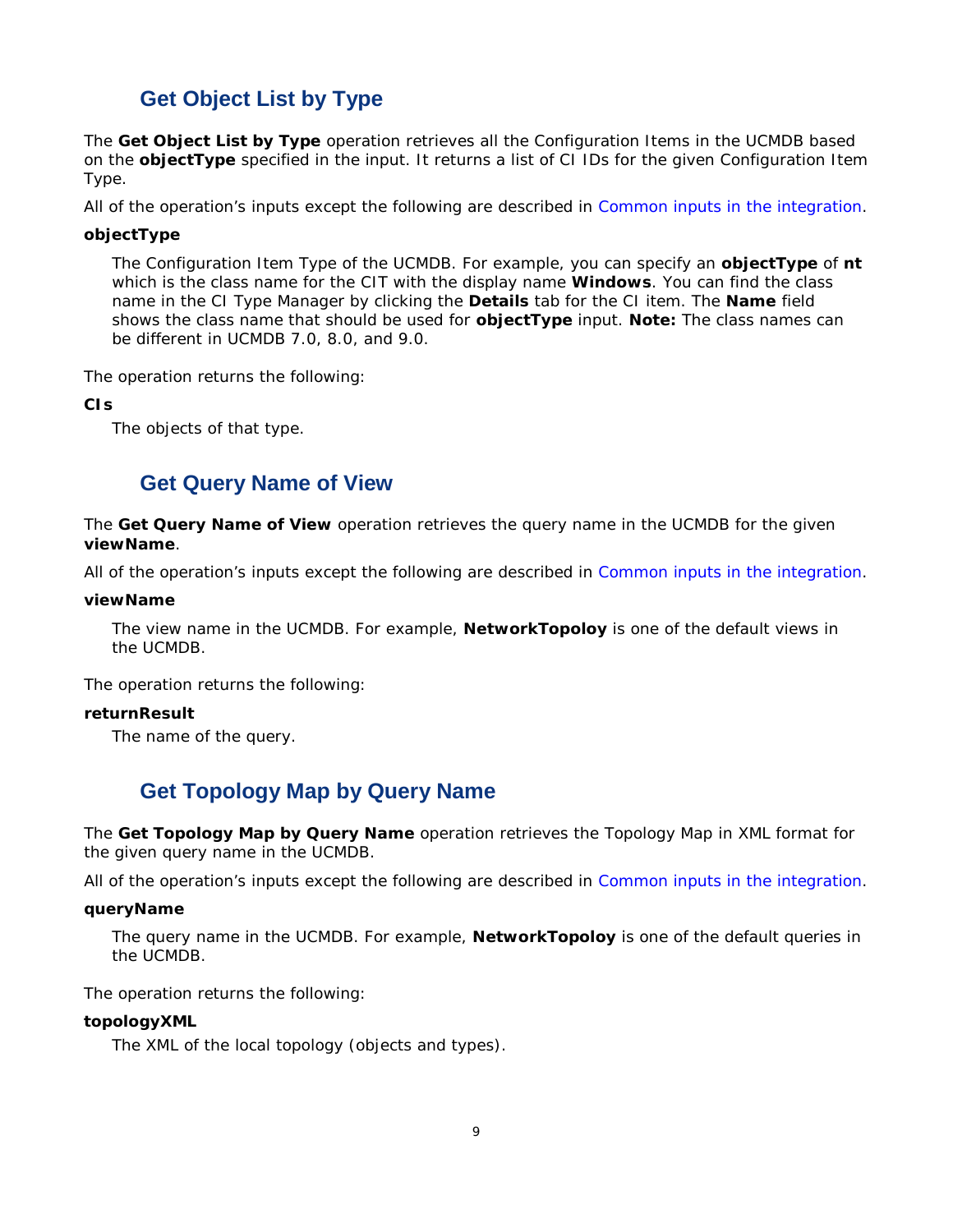### **Get Topology Map by Query Name with Parameter**

<span id="page-15-0"></span>The **Get Topology Map by Query Name with Parameter** operation retrieves a topology for a query you set up with a parameterized value. For example, if want to restrict the query to list only **display\_label=10.22.0.0** for the network node, create a query in UCMDB with the Network Configuration Item Type that has an attribute of **Display Label** with a parameterized value type.

All of the operation's inputs except the following are described in *Common inputs in the integration*.

#### **queryName**

The query to run. For example, you can set up a query called **NetworkTopoloyWithParameters** which allows filtering parameters in the UCMDB.

### **parameterName**

The parameter name to filer on the attributes of in the UCMDB.

#### **stringProp**

The parameter to pass, which must be of the type **string**. For example,

**display\_label=10.22.0.0**. If you do not specify a value, the query returns everything without restriction. Additional properties can be added by adding extra **stringProp** inputs each with a sequential number appended to it, such as **stringProp1**. The same rule applies to the props of different data types.

### **floatProp**

A parameter to pass of type **float**.

### **booleanProp**

A parameter to pass of type **boolean**.

### **integer\_listProp**

A parameter to pass that is a comma-delimited list of integers.

### **longProp**

A parameter to pass of type **long**.

### **xmlProp**

A parameter to pass of type **xml**.

#### **string\_listProp**

A parameter to pass that is a comma-delimited list of strings.

### **integerProp**

A parameter to pass of type **int**.

#### **dateProp**

A parameter to pass of type **date**.

#### **bytesProp**

A parameter to pass, as a hex number.

### **doubleProp**

A parameter to pass of type **double**.

#### **parameterName**

The name of the parameter to filter the attributes on. This is for internal use only. It doesn't affect the query.

The operation returns the following: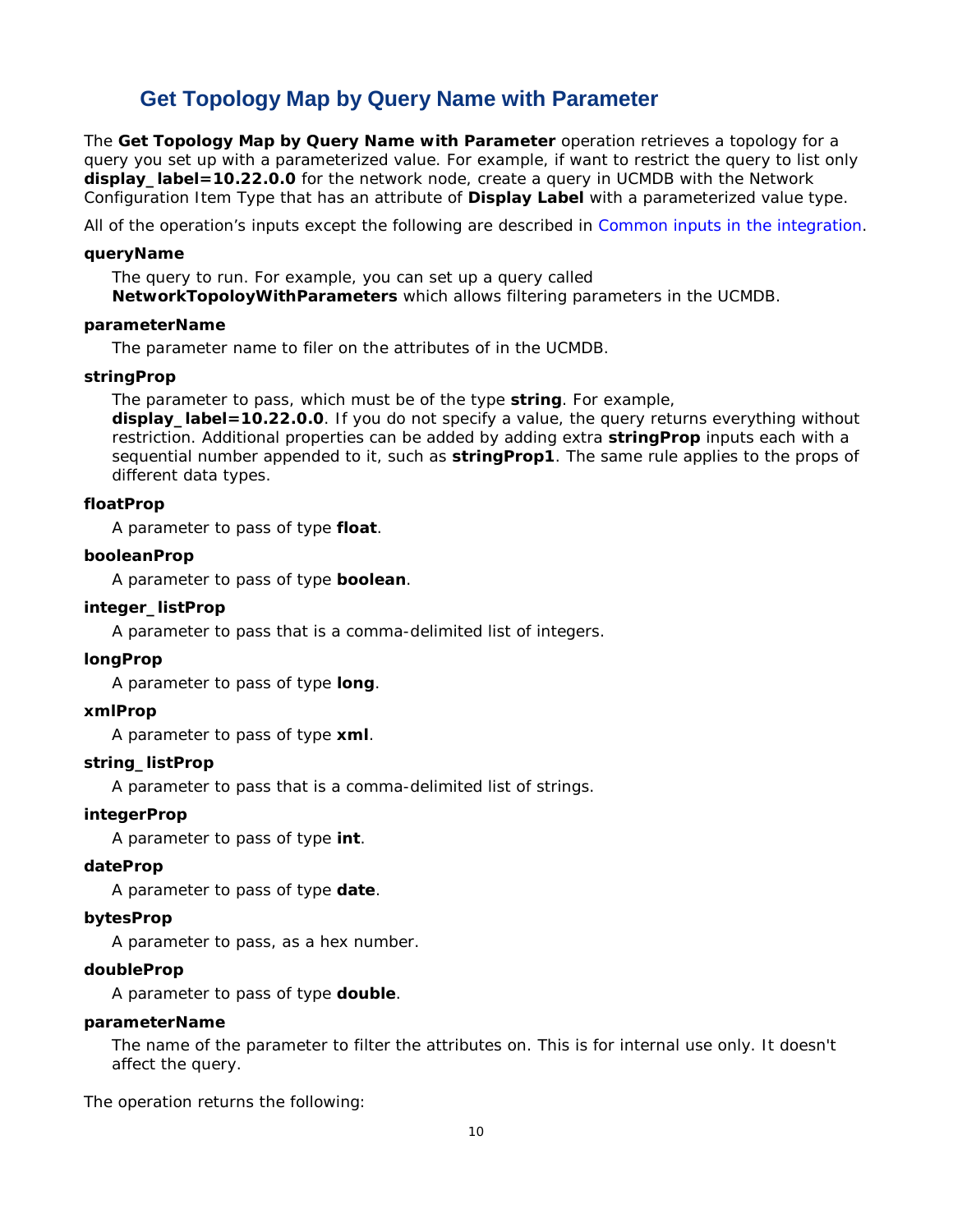### **topologyXML**

<span id="page-16-0"></span>The XML of the local topology (objects and types).

### **Get Topology Map by View Name**

The **Get Topology Map by View Name** operation retrieves the Topology Map in XML format for the specified view name from the UCMDB.

All of the operation's inputs except the following are described in *Common inputs in the integration*.

#### **viewName**

The view name in the UCMDB. For example, **NetworkTopoloy** is one of the default views in the UCMDB.

The operation returns the following:

#### **topologyXML**

<span id="page-16-1"></span>The XML of the local topology (objects and types).

### **Is Object Related To**

The **Is Object Related To** flow checks to see if one Configuration Item (CI) ID is related to another CI ID in UDMCB. It returns **Success** if they are related. This flow is intended to be used as a subflow for the flow **Validate IP** in UCMDB.

All of the flow's inputs except the following are described in *Common inputs in the integration*.

### **objectIdToRelate**

The CI ID in UCMDB to check if it is related to the input **objectIdRelateTo**.

#### **objectIdRelateTo**

The CI ID in UCMDB to check if the input **objectIdToRelate** has a relationship with this id. This CI ID has to be from CI in the relationship in order to get neighboring objects.

#### **objectTypeOfObjectIdRelateTo**

The CI type in UCMDB for the input **objectIdRelateTo**. For example, you can specify an **objectType** of **nt or unix**, which is the class name for the CIT with the display name **Windows or Unix**.

### <span id="page-16-2"></span>**Modify Object Attribute(s)**

The **Modify Object Attribute(s)** operation modifies the attributes of the Configuration Item in the UCMDB based on the **objectId** and the **objectType** specified in the inputs.

All of the operation's inputs except the following are described in *Common inputs in the integration*.

#### **objectId**

The Configuration Item ID in the UCMDB.

### **objectType**

The Configuration Item Type of the UCMDB. For example, you can specify an **objectType** of **nt**  which is the class name for the Configuration Item Type with the display name **Windows**. You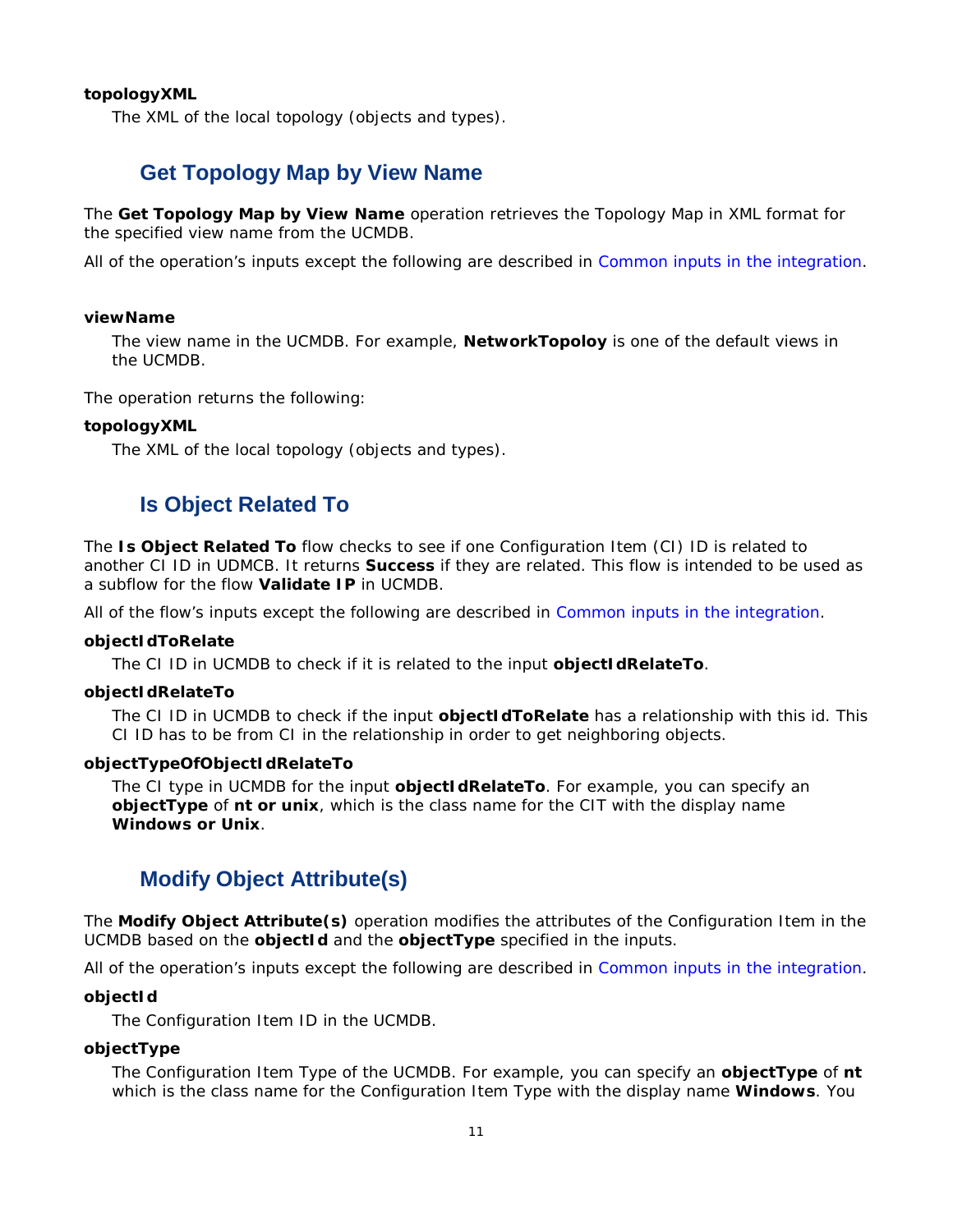can find the class name in the CI Type Manager by clicking the **Details** tab for the CI item. The **Name** field shows the class name that should be used for **objectType** input. **Note:** The class names can be different in UCMDB 7.0, 8.0, and 9.0.

### **prop**

A property for the **objectType** to modify (*name=value*). The type of the property is determined automatically. You can add additional properties by creating extra **prop** inputs, each with a number appended to it, such as **prop1**. For example, if you integrate with UCMDB 7.0 or 8.0, **prop ip\_domain=battleground.ad** or **prop1 isvirtual=false**. If you integrate with UCMD 9.0 **prop routing\_domain=battleground.ad** or **prop1 isvirtual=false**. You can find the attribute names in the CI Type Manager by clicking the **Attributes** tab for the CI item. The **Name** field shows the attribute name that should be used for **prop** input.

### <span id="page-17-0"></span>**Validate IP in UCMDB**

The **Validate IP in UCMDB** flow looks up the IP for **hostname** from DNS server. If it finds the IP, it checks if the Configuration Item (CI) with that IP exists in UCMDB. If the IP exists, it checks to see if the CI with **hostname** exists in UCMDB. If **hostname** exists it checks to see if the **host** CI is related to the **ip** CI. The operation returns the found host CI type, host CI ID, and ip CI ID.

All of the flow's inputs except the following are described in *Common inputs in the integration*.

### **hostname**

The fully-qualified domain name. For example, myserver.rose.hp.com.

### **dnsServer**

This is an optional input. Specifies the DNS server name or ip to look up the IP for the input **hostname**.

### **cmdbHostTypeList**

A list that includes UCMDB CI types that belong to **host** CI types if you integrate with UCMDB 7.0 and 8.0, or **node** CI types if you integrate with UCMDB 9.0. Start with the host or node type that is more specific. For example, **nt,unix**. If not specified, the following default list is used: nt,unix,vmware\_esx\_server, cluster\_resource\_group,

clusteredservice,terminalserver,vax,mainframe,lpar,host\_node,node,host. node and cluster\_resource\_group are the class names for UCMDB 9.0. We recommend that you not leave this input empty.

The flow returns the following:

### **returnIpCIResult**

The ID of the CI in UCMDB with an **ip\_address** that is equal to the IP of the input hostname.

### **returnHostCITypeResult**

The CI type of the host to which the **returnIpCIResult** is related.

### **returnHostCIResult**

The ID of the host CI in UCMDB to which the **returnIpCIResult** is related.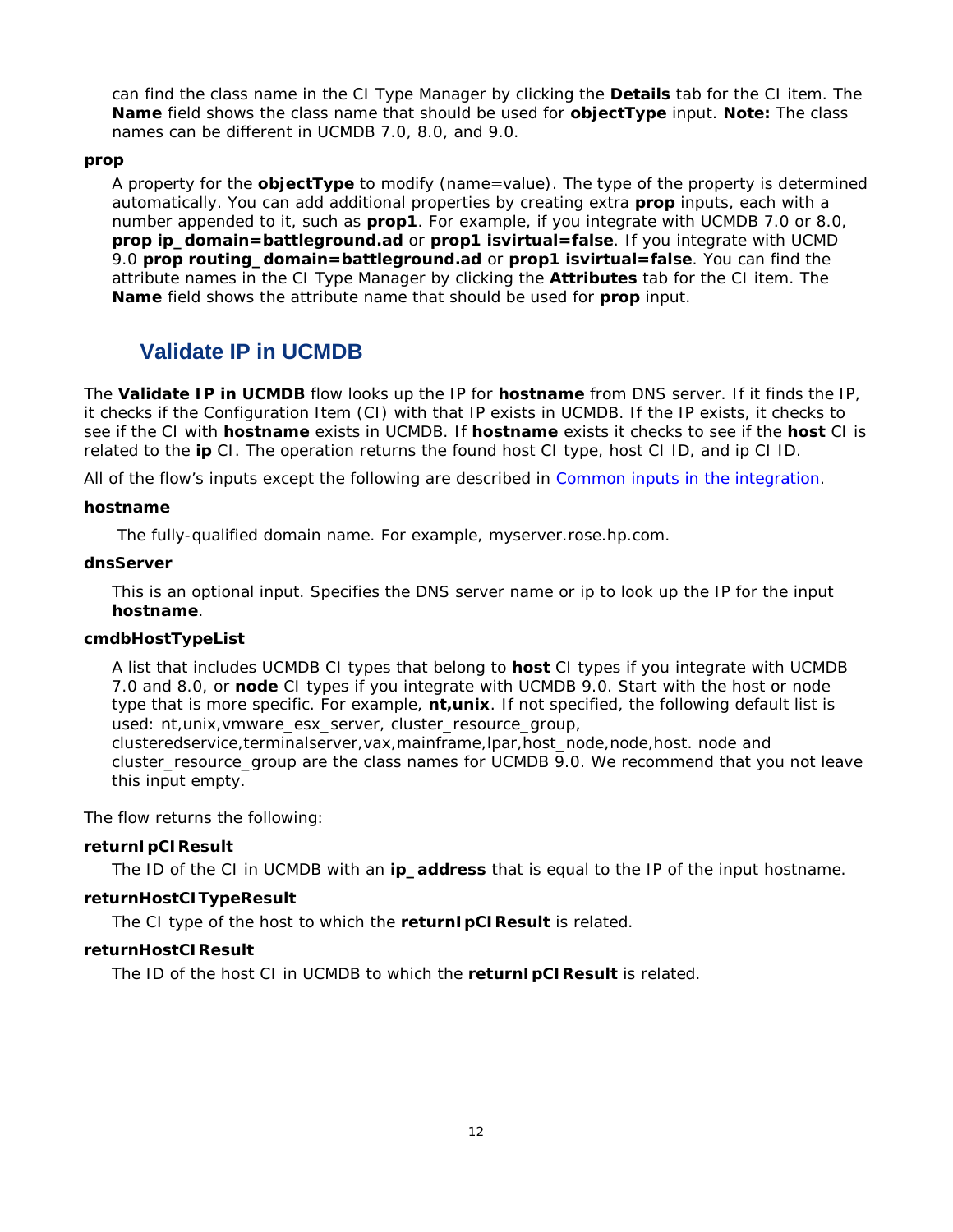## <span id="page-18-0"></span>**Troubleshooting**

## **General troubleshooting procedures and tools**

### <span id="page-18-1"></span>**If a run of a flow in OO Central fails**

1. In Central, expand the **History Tree** of the flow execution and click the **expand details** ( ) icon for a failed step.

| <b>History Tree</b>                                                                  |
|--------------------------------------------------------------------------------------|
| The run has ended. No update available.                                              |
| As of 11:17:05 PDT 2009-05-01                                                        |
| $\boxminus$ Generate docs 2                                                          |
| 1 Generate Documentation 冒 <i>success</i>                                            |
| 2 List Iterator <b>E</b> has more                                                    |
| 3 FS Get Children <b>E</b> <i>success</i>                                            |
| 4 Append to File <b>E</b> <i>success</i>                                             |
| 5 List Iterator <b>自</b> has more                                                    |
|                                                                                      |
| 6 FS Get Children <mark>聞<i>failure</i><br/>7 Error : failure 冒</mark> \ <i>Nure</i> |

A yellow text box opens to show the execution result of the failed step.

| <b>History Tree</b>                            |
|------------------------------------------------|
| The run has ended. No update available.        |
| As of 11:16:15 PDT 2009-05-01                  |
| <b>Generate docs 2</b><br>н                    |
| 1 Generate Documentation <b>E</b> success      |
| 2 List Iterator <b>自</b> has more              |
| 3 FS Get Children a success                    |
| 4 Append to File <b>E</b> success              |
| 5 List Iterator <b>E</b> has more              |
| 6 FS Get Children 自 <i>failure</i>             |
| <b>FS Get Children [WebExtension]</b>          |
| Result:                                        |
| $C:$ \Bugs                                     |
| : The specified file or folder does not exist. |
| Raw Result:                                    |
| ${Result=C: \Big\}$                            |
| : The specified file or folder does not exis   |
| 7 Error : failure a <i>failure</i>             |

2. Click the **more...** (**1**) icon to open the **Single Step Raw Results** window.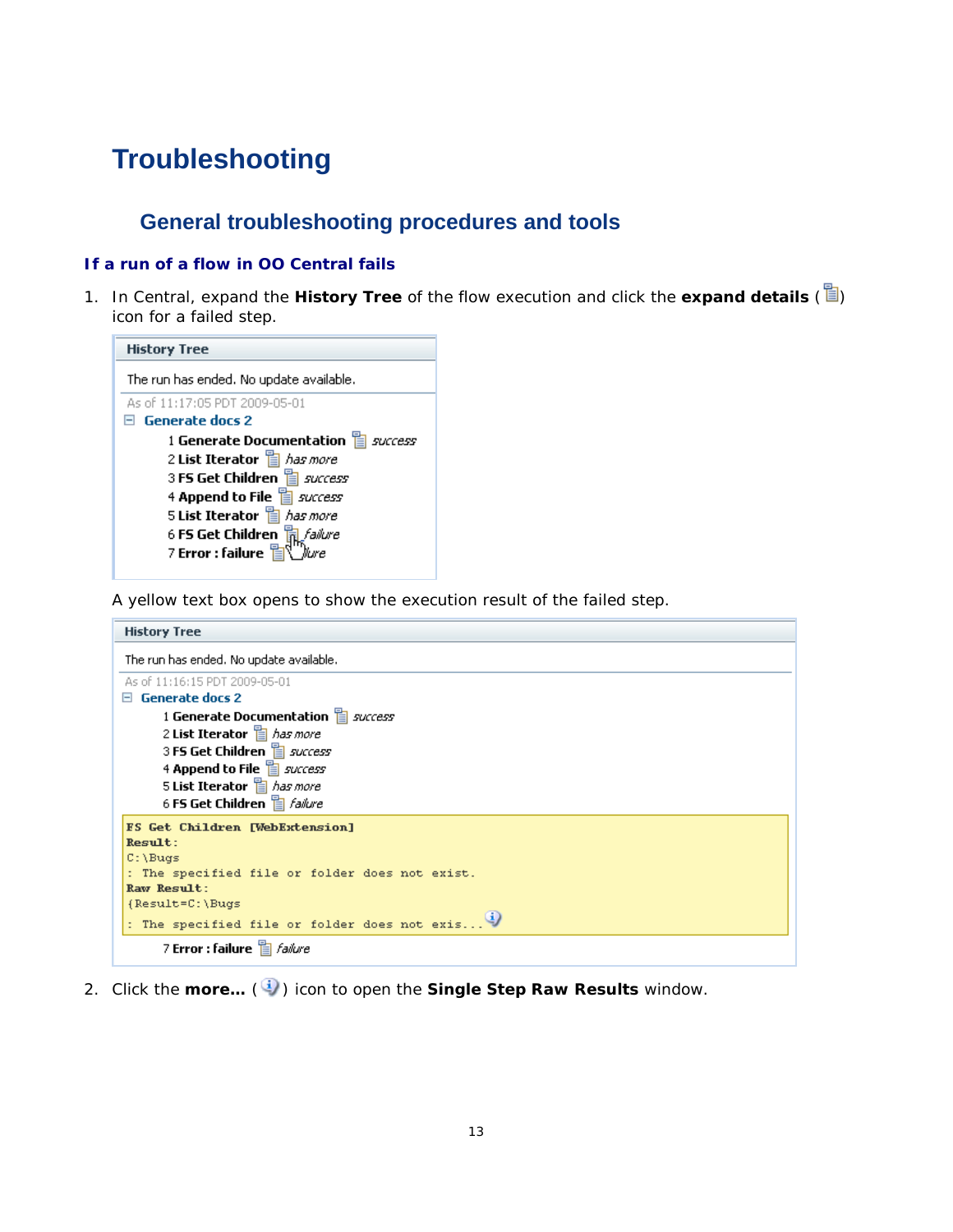| <b>Q</b> Single Step Raw Results                                                                                                                                                                                                                                                                        |  |
|---------------------------------------------------------------------------------------------------------------------------------------------------------------------------------------------------------------------------------------------------------------------------------------------------------|--|
| Complete raw results for this step                                                                                                                                                                                                                                                                      |  |
| {Result=C:\Bugs<br>: The specified file or folder does not<br>exist.;returnResult=C:\Bugs<br>: The specified file or folder does not exist.;returnCode=-<br>l;count=0;sessionId=iconclude5265695083998645132;exception=ja<br>va.lang.Exception: C:\Bugs<br>The specified file or folder does not exist. |  |
| Close                                                                                                                                                                                                                                                                                                   |  |
|                                                                                                                                                                                                                                                                                                         |  |

If you run a flow in OO Studio using **Debug Flow in Central**, you can use the Step Result Inspector to check the errors and exceptions in detail.

<span id="page-19-0"></span>Similar information can also be found in the OO Central log %OO\_home%/Central/logs/Central\_wrapper.log. For information about the RAS service, check the log %OO\_home%/RAS/Java/Default/webapp/logs/wrapper.log.

### **Error messages**

### **org.apache.axis2.AxisFault Transport error: 404 Error: Path+Not+Found**

This message means that the logon information for UCMDB 7.0 may be incorrect. Check the **cmdbHost** and **cmdbPort** inputs to make sure that they are correct.

### **com.hp.ucmdb.api.CommunicationException: Got response code 404 for URL http://10.51.0.198:8080/ucmdb-api/connect?VERSION=8.0**

This means that the logon information for UCMDB 8.0 may be incorrect. Check the **cmdbHost** and **cmdbPort** inputs to make sure that they are correct.

### **org.apache.axis2.AxisFault Transport error: 401 Error: Unauthorized**

This means that the logon information for UCMDB 7.0 may be incorrect. Check the **username** and **password** inputs to make sure that they are correct.

### **Invalid credentials**

This means that the logon information for UCMDB 8.0 may be incorrect. Check the **username** and **password** to make sure that they are correct.

### **No enum const class**

**com.hp.oo.content.connectors.hp.ucmdb.AbstractUCMDBConnector\$versions.v10**

The **cmdbVersion** string is incorrect. The valid strings are **7**, **8**, and **9**.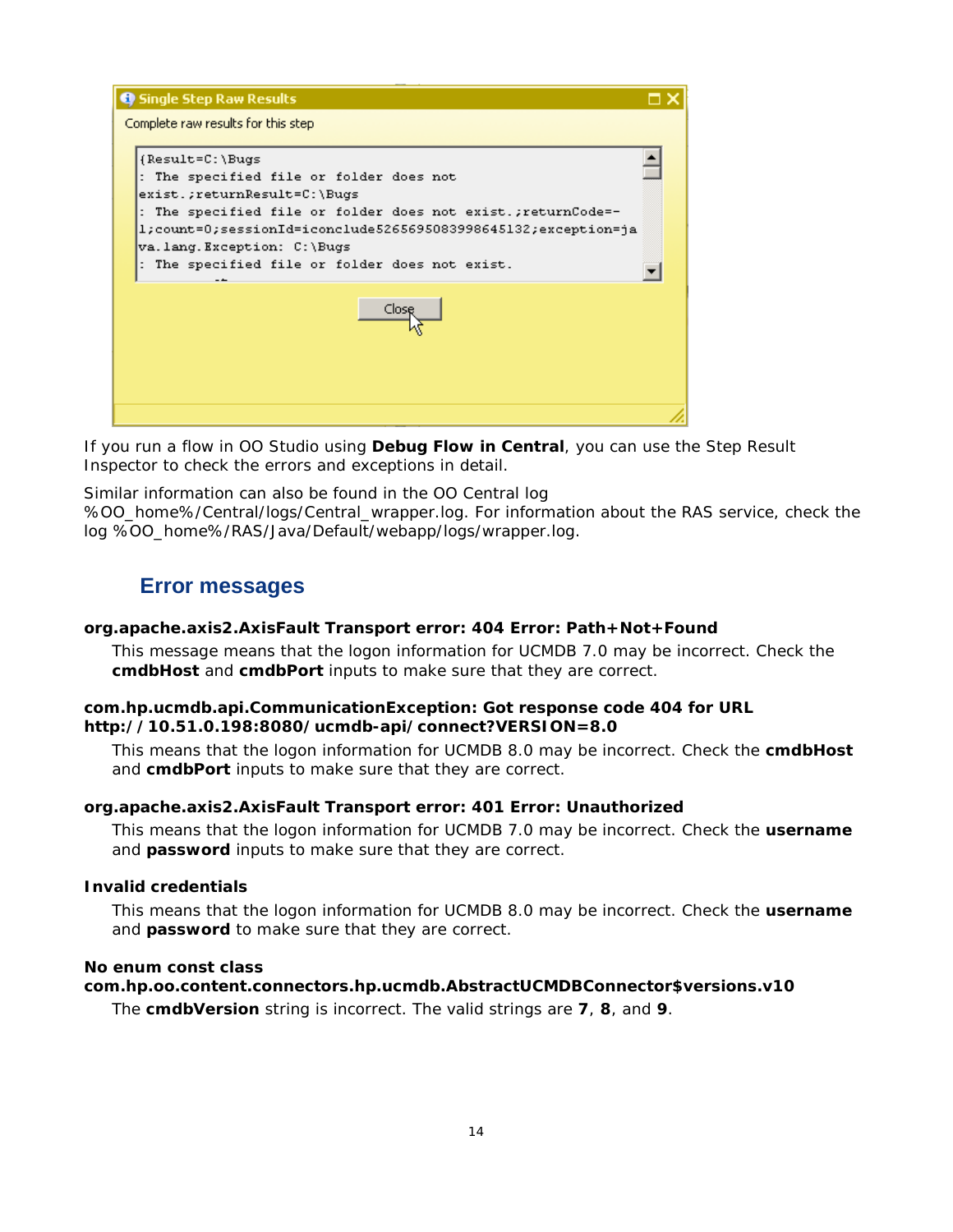### **class [Windows] not found in CMDB Class Model; nested exception is: java.lang.Exception:**

The **objectType** string is not defined in UCMDB 7.0. Make sure the type is defined as the **class\_name** in the **dbo.ccm\_classes** table of <CMDB Schema>. In the UCMDB GUI, the Configuration Item Type (CIT) shows the type's display name. For example, for the CIT display name **Windows**, the actual class name is **nt**.

### **com.hp.ucmdb.api.classmodel.ClassDoesNotExistException: Class "Windows" is not defined in the uCMDB class model**

The **objectType** string is not defined in UCMDB 8.0. Make sure the type is defined as the **class\_name** in the **dbo.ccm\_classes** table of <CMDB Schema>. In the UCMDB GUI, the Configuration Item Type (CIT) shows the type's display name. For example, for the CIT display name **Windows**, the actual class name is **nt**.

### **The received stringec928b8e1398f73b5011067b404088 representation is inconsistent; nested exception is: java.lang.Exception:**

The **objectId** doesn't exist in UCMDB 7.0. Make sure that the ID is valid.

### **ID 5bf303466b8a982601dd3a9e88ad75 being restored has incorrect length (not 32 characters)**

The **objectId** entered does not exist in UCMDB 8.0. Make sure that the ID is valid.

### **Object with ID: 5bf303466b8a982601dd3a9e88ad7557 was not found**

The **objectId** entered does not exist in UCMDB 8.0. Make sure that the ID is valid.

### **Element Number: 1 doesn't exist in the result.; nested exception is: java.lang.Exception:** When you executed the operation **Get Neighboring Objects**, the **objectId** was not correct in UCMDB 7.0. Make sure that the ID is valid.

### **CMDB Operation Internal Error:… class name: Windows doesn't exist in class model**

When you executed the operation **Get Neighboring Objects**, the **objectId** was not correct in UCMDB 7.0. Make sure that the ID is valid.

### **No Error Messages, but Got Empty Topology Map of Neighbors CIs.**

When running the OO operation **Get Neighboring Objects**, the **objectId** was not correct in UCMDB 8.0. Make sure that the ID is valid.

### **Unable to determine the type of attribute: ip\_isManaged because it is not a member of the class: ip**

Make sure that you enter the **conditionAttributes** with valid attribute names. The attribute names can be found in the **attribute\_name** in the **dbo.ccm\_attributes** table of <CMDB Schema>.

### **Unknown Comparison type: pp**

Make sure that you enter the **conditionOperators** with valid condition operators. Valid condition operators include **==**, **!=**, **<>**, **>**, and **<**.

### **java.lang.Exception: The specified condition type is not supported for: BooleanCondition, Supported Types are: EqualNotEqual**

Make sure that the **conditionOperators** match with **conditionAttributes** type. For example, **conditionAttributes ip\_ismanaged**, should have a **conditionOperator** of **==** or **!=**.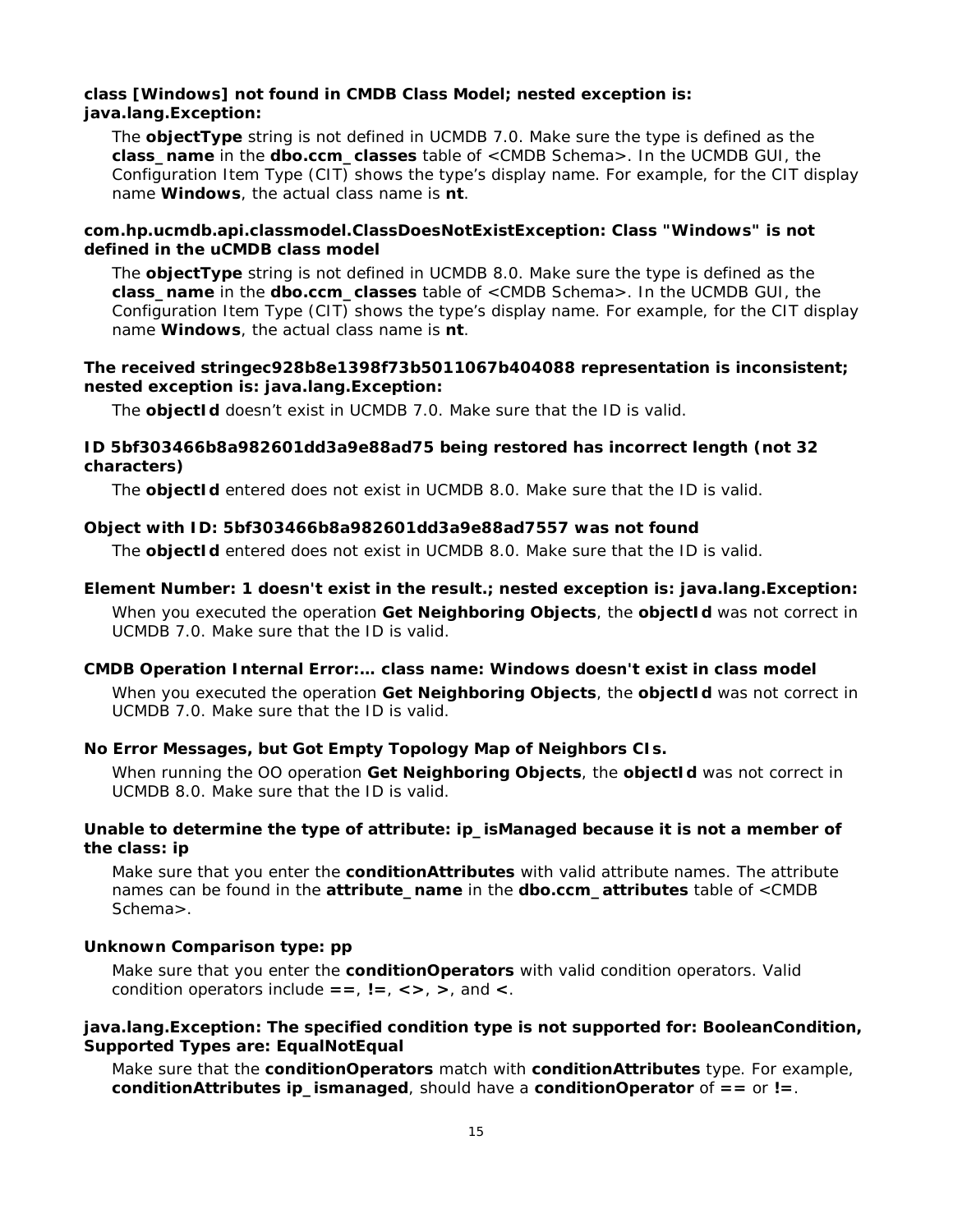### **The lists of conditional types, names, operators and values are not of equal length**

Make sure that the **conditionOperators**, **conditionAttributes**, and **conditionValues** are all the same length.

#### **Unable to locate view badViewName**

Make sure to enter a valid view name of the UCMDB in **viewName**.

### **Pattern [badQueryName] doesn't exist**

Make sure to enter a valid query name of the UCMDB in **queryName**.

### **No Error Messages, but Got Empty Topology Map**

If you get an empty topology map based on the **viewName** or **queryName**, the view or query might be empty in UCMDB.

### **Error occurred while trying to execute operation Data In - Add Data Strict : operation Data In - Add Data Strict….Couldn't append existing object:**

When running the OO operation **Add Object** to create a Configuration Item, the Configuration Item is already in UCMDB 8.0. Make sure that the CI is not an existing CI.

### **the ID property [attribute name='ip\_address'] doesn't exist !!!; nested exception is: java.lang.Exception:**

When running the OO operation **Add Object** to create a Configuration Item (CI) in UCMDB 7.0, the **prop** field should be the ID attribute. For example, if you create a type **ip** CI, the ID attribute is **ip\_address;** if you create a **host** CI, the ID attribute is **host\_key**.

### **Error occurred while trying to execute operation Data In - Add Data Strict : operation Data In - Add Data Strict…. Can't achieve ID properties: not all the requested ID properties exist**

When running the OO operation **Add Object** to create a Configuration Item (CI) in UCMDB 8.0, the **prop** field should be the ID attribute. For example, if you create a type **ip** CI, the ID attribute is **ip\_address;** if you create a **host** CI, the ID attribute is **host\_key**.

### **Error occurred while trying to execute operation Data In - Add Or Ignore Data : operation Data In - Add Or Ignore Data … Caused by: java.lang.NullPointerException**

When running the OO operation **Add Relationship** to create a Relation in UCMDB 8.0, the relationship type might be not correct.

## <span id="page-21-0"></span>**Security**

UCMDB 7.0 servers are accessed via SOAP over HTTP (or HTTPS, if enabled on the host). UCMDB 8.0 servers are accessed via JAVA Client API. The UCMDB administrator provides logon credentials for connecting with the SOAP or API. The SOAP client or API client needs the username and password of an integration user defined in the UCMDB. These users do not represent actual users of the UCMDB, but rather applications that connect to the UCMDB.